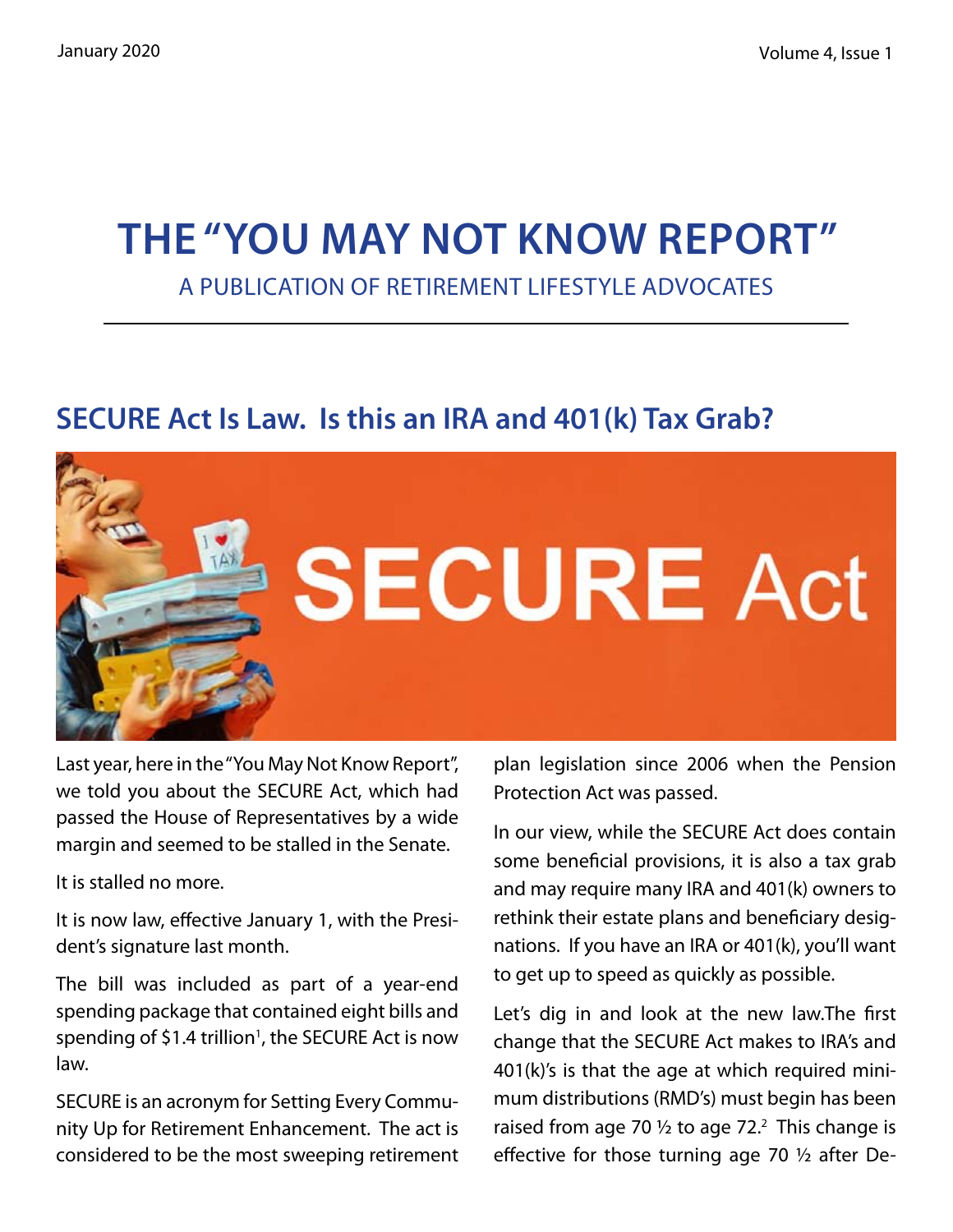### cember 31, 2019.

If you are turning age 70 ½ January 1, 2020 or later, you may now wait until age 72 to begin taking your required minimum distributions. The "still working" required minimum distribution remains in place. If you don't own 5% or more of a company and continue to work past age 72, you can postpone distributions from that employer's retirement plan until the year after you retire.

The SECURE Act also changes the rules regarding IRA contributions. Now as long as you are working, you can contribute to a traditional IRA regardless of your age.<sup>3</sup> Previously, you could not contribute to a traditional IRA once you attained age 70  $\frac{1}{2}$ .

The SECURE Act also expands access to

Multiple Employer Plans (MEP's). A MEP is a plan that allows employers to band together and pool resources to give employees access to retirement plans.

The SECURE Act also allows employers to autoenroll employees in a plan at a savings rate of 6% of pay. Workers can opt out at any time.

The SECURE Act also allows plans to add annuities as investment options in employer sponsored retirement accounts. This is a big legislative victory for insurance companies which openly lobbied heavily for the bill.

529 plans were also revised under the SECURE Act. A 529 plan is a tax advantaged plan that



allows for educational savings. 529 plan assets can now be used to pay for registered apprenticeships, homeschooling, up to \$10,000 of qualified student loan repayments (including for siblings) and private elementary, secondary or religious schools.

The student loan provision allows for student loans to be repaid for a 529 plan beneficiary up to \$10,000. An additional \$10,000 can be used from the 529 plan to pay off student debt for

> each of the 529 plan beneficiary's siblings.

> The SECURE Act would also allow investors to have early access to IRA funds for any 'qualified birth or adoption' without paying the 10% early withdrawal penalty. This change allows each parent to take a penalty-free withdrawal of up to \$5,000. The withdrawal will

be taxable but would not be subject to the 10% penalty.

But, as you undoubtedly gathered from the headline of this piece, the SECURE Act is not all good news in our view. The new law eliminates the stretch-out IRA that has been used as a cornerstone of estate planning for many IRA and 401(k) owners.

A non-spouse beneficiary (often a child) of an IRA or 401(k) had the ability to inherit the retirement plan and spread the taxes on the inherited account over his or her lifetime prior to the passage of the SECURE Act. For example's sake, a 50-year-old child inheriting an IRA from a parent could take minimum distributions based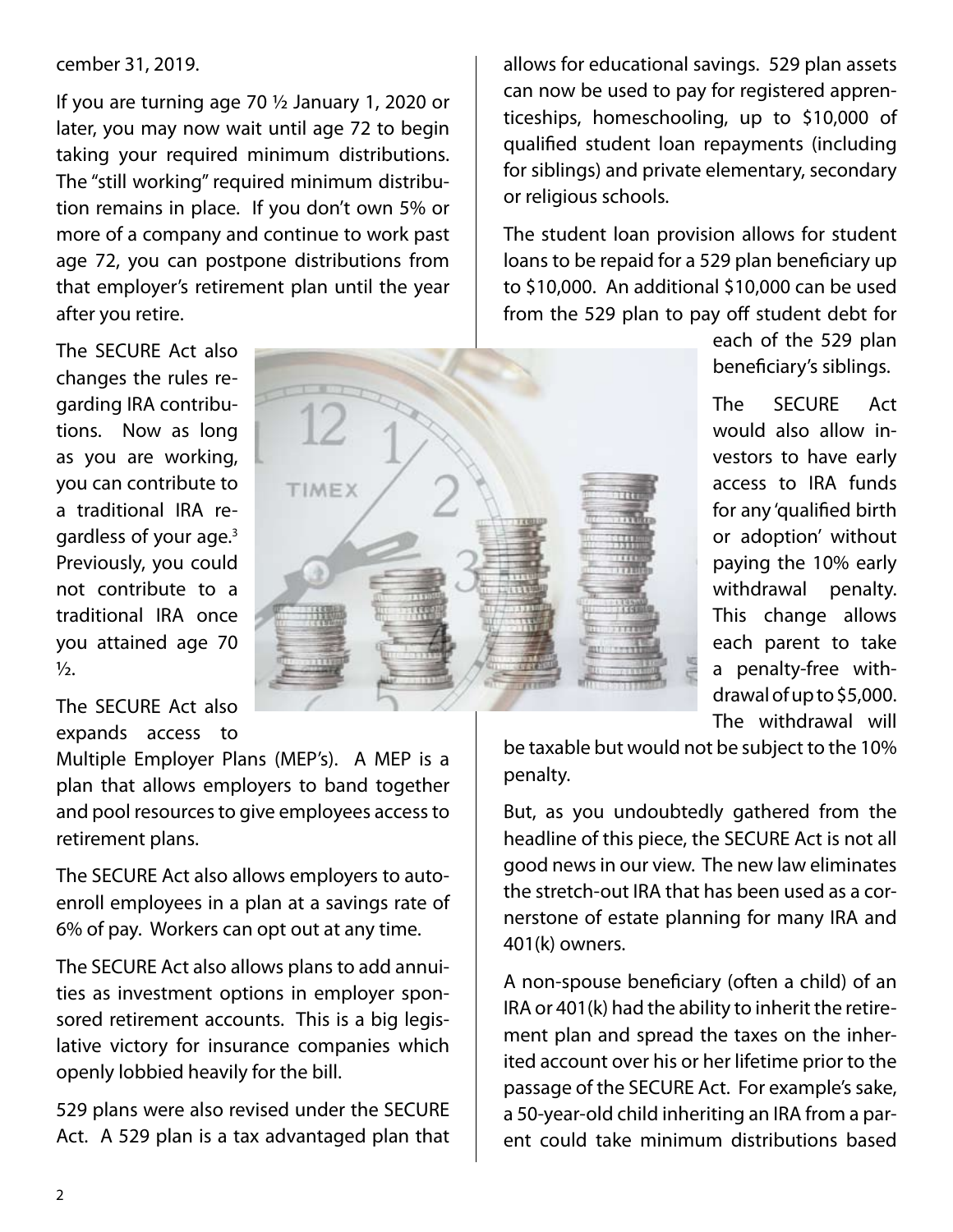on his or her life expectancy, pay tax on the distribution but allow the remaining IRA balance to continue to grow on a tax-deferred basis.

According to the IRS' life expectancy table, a 50 year-old has a life expectancy of another 34.2 years. That means that prior to the SECURE Act becoming law, that 50-year-old would have to take the inherited retirement account balance at the end of the year and divide that total by 34.2 to determine the required distribution from the inherited IRA.

The next year, the IRA beneficiary would adjust the divisor by subtracting 1 from it. In this example, the 34.2 would be adjusted to 33.2  $(34.2 - 1 = 33.2)$ . The prior year end balance would be divided by 33.2 to get the new required distribution for the current year.

In this way, should the beneficiary elect, the inherited IRA could be maintained for their life expectancy. In this example, to age 84.

That stretch out option is no longer available under the new law.

The SECURE Act mandates that inherited IRA's, 401(k)'s and Roth IRA's be totally distributed within 10 years of inheriting them.

This creates several possible problems as outlined in a recent "MarketWatch" article<sup>4</sup> (emphasis added):

*But under the SECURE Act, there are no required minimum distributions for inherited IRAs (known as the "stretch IRA"). With the new law, beneficiaries need only ensure all of the money is taken out within 10 years. These rules also apply to inherited 401(k) accounts, regardless of whether they are rolled into IRAs, as well as Roth IRAs.*

*The only technical required minimum distribution is after the 10th year, which would*  *be the remaining balance. In the case of an inherited IRA through a trust, that would be the entire amount, with no opportunity to take out money during the 10-year wait.*

*There are no tax breaks for taking funds from traditional IRAs, and the same applies to inherited IRAs. That means payments will be taxed at the beneficiary's income tax bracket, said John Iammarino, principal and founder of Securus Financial. The drain-in-10 rule can result in a large tax bill for a beneficiary, especially if that person is in their 40s or 50s, which is typically the peak earning years.*

*"If you do have an IRA trust, get it reevaluated to make sure the language in it is not going to do anything to be detrimental," Iammarino said.*

*The elimination of the stretch IRA alone has the potential to generate about \$15.7 billion in tax revenue over the next decade, according to the Congressional Research Service. The SECURE Act as a whole is expected to generate \$16.4 billion over the next 10 years. Other provisions of the law include allowing employers to more freely offer annuities as options in a 401(k) and expanding access to retirement plans forsmall business workers.*

The article is referring to the fact that many IRA owners utilized an IRA Inheritance Trust as part of their estate plan. Or, their trust stipulates that their child, when inheriting their IRA or 401(k) must take the distributions rather than the lump sum. This was done to prevent a child who was inheriting a lot of money in a retirement account from blowing through the money.

These trusts or trust provisions may now put the beneficiary in danger of not being able to access the inherited IRA funds for 10 years and then require a one-time, completely taxable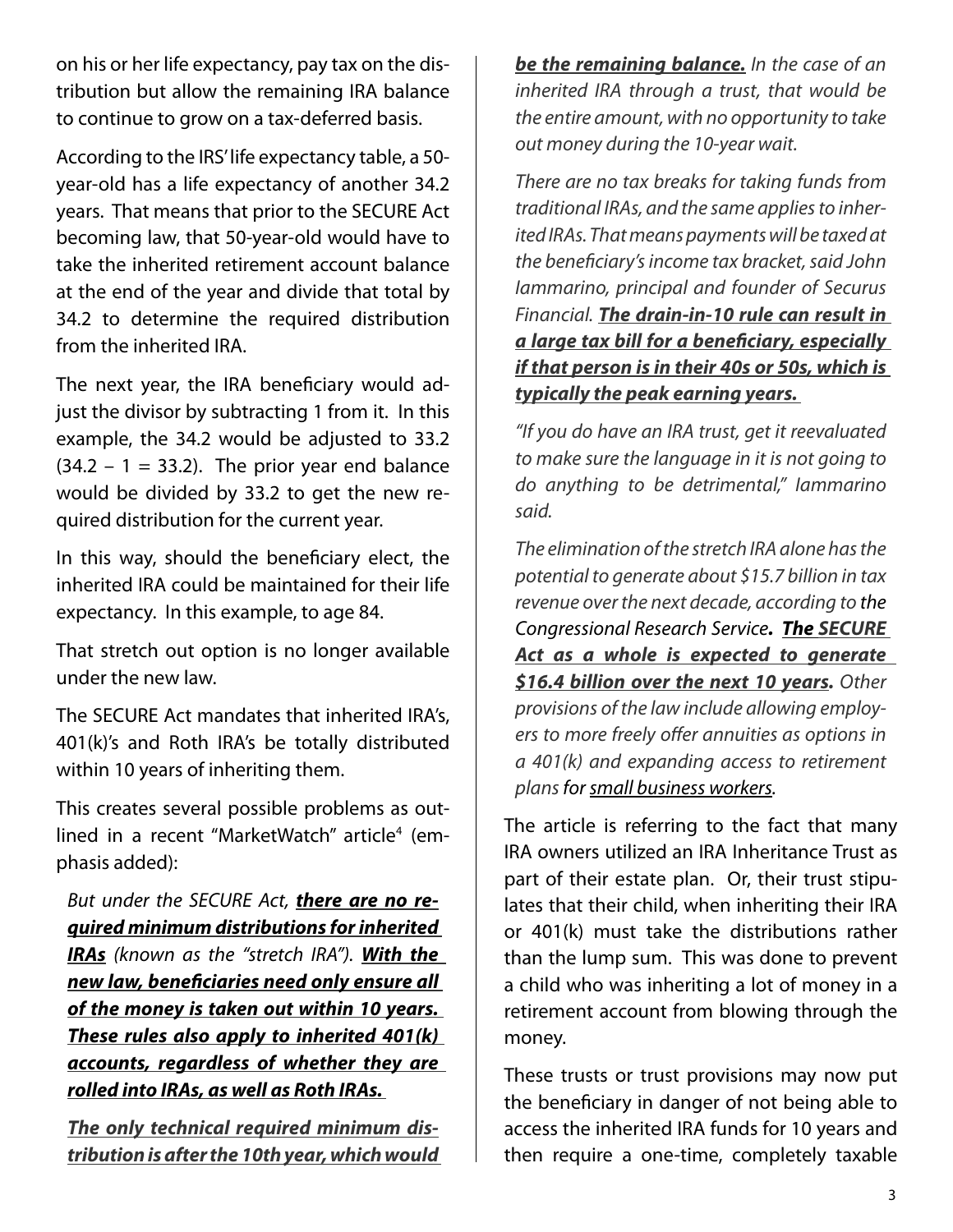### distribution.

If you have an IRA and a written estate plan, you may want to make a review of your IRA beneficiaries and your estate plan a high priority New Year's Resolution.

The SECURE Act makes leaving an heir money in a retirement account far less desirable.

And, it makes Roth conversions that much more attractive for some IRA owners, especially those who plan to pass most of their retirement savings on to a non-spouse beneficiary.

We have advocated that these types of clients consider Roth conversions given the lower income tax rates in effect until 2026. Now, with the advent of the SECURE Act, it makes even more sense. A recent "Forbes" piece does a nice job of explaining this strategy<sup>5</sup> (emphasis added):

*Given that IRAs will now have to be distributed within ten years, generally, the beneficiary will pay taxes at a higher rate. Even spreading the distribution equally over those ten years will result in much higher taxes in most cases. Consider the example of a 25-yearold granddaughter receiving a \$1 million IRA from her grandmother, the additional tax created by the accelerated distribution amounted to around \$400,000. Roth IRAs are subject to the 10-year rule, but Roth's are distributed tax-free. The 10-year rule allows beneficiaries of Roth IRAs to continue the tax-free growth for 10-years. This growth opportunity now opens some analysis of intergenerational Roth strategies, including what I call the 'Mom Roth.'*

*The best way to illustrate the Mom Roth is what I did for my own mother. My mother was a depression-era baby (born in 1921). She was thrifty and a good saver, even though my Dad*  *was a machinist and my Mom a bartender. Dad built up a modest 401(k) and left it to my mom when he passed. When she was 70 ½, she started taking Required Minimum Distributions, which irked her. I prepared her taxes and noticed she had ample room in her low tax bracket for additional income. Mom's tax rate was well below that of my sister or me. We converted enough to 'bracket-top' her to the top of her bracket.*

*A single, older person could have \$52,975 of income and pay only \$4,543 in taxes. Converting to Roth at those rates can be very beneficial. We used other funds to pay the taxes on the conversion.* 

As usually happens, the changes brought on by the SECURE Act may create opportunity for many IRA and 401(k) plan owners.

One way to potentially establish a stretch-out like outcome under the new rules would be to establish a Charitable Remainder Trust that would be the beneficiary of the IRA or 401(k) account. The income beneficiary of the Charitable Remainder Trust would be the IRA beneficiary, typically a child.

Since distributions from a Charitable Remainder Trust are calculated based on the life expectancy of the beneficiary, the equivalent of a stretch out may be able to be established. This strategy could be combined with a life insurance trust to replace the portion of the IRA going to charity.

Here is a hypothetical example to make the possible outcome more clear:

A 72-year-old female has \$1,000,000 in her IRA. She plans on taking only required minimum distributions and leaving her IRA balance to her only daughter at her death. Her daughter is presently 47 years old.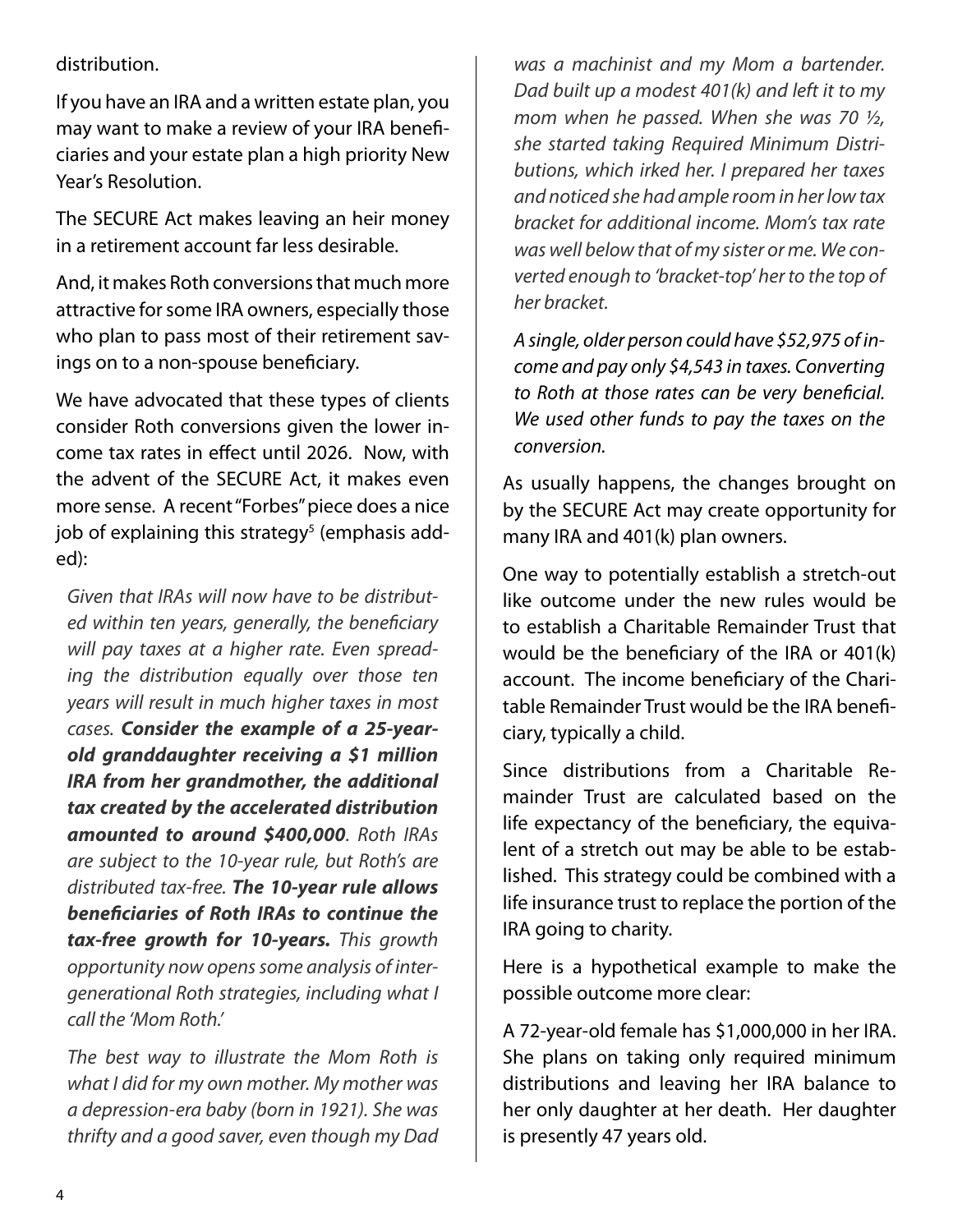

Currently, her required minimum distribution will be just under \$40,000 and then increases from this point on. Assuming a 5% growth rate and taking only required minimum distributions, at her death (assuming death at age 90), her IRA balance will be about \$834,000. Under the new law, her daughter will have to distribute and pay taxes on the entire IRA balance within 10 years. (Note: If returns other than 5% are realized, the outcome illustrated here could be significantly different.)

What if this 72-year old client decided to establish a charitable remainder trust and name her daughter the income beneficiary?

The daughter, in this hypothetical example would be 65 years of age. Assuming the charitable remainder trust was established with a 5% payout to the daughter and the assets continued to earn 5% annually, the daughter would receive income of \$41,700 annually for as long as she lived. At her passing, a charity would receive the \$834,000 in the trust.

There is no tax on the IRA transfer to the charitable trust on the death of the original IRA owner and no tax on the ultimate distribution to charity. Only the distributions to the daughter of \$41,700 per year would be taxable.

The original 72-year old client could opt to

combine this strategy with a life insurance trust in which she purchases a life insurance policy on her life in the amount of \$1,000,000. The annual premium is \$25,000. She pays this using her IRA assets. This strategy will reduce the ultimate benefit to charity but increase the net benefit to her daughter.

Let's compare outcomes:

| <b>No CRT, RMDs Only</b>                                            |             |
|---------------------------------------------------------------------|-------------|
| Income withdrawn                                                    | \$1,078,113 |
| Total Taxes (assuming a<br>25% tax rate for client and<br>daughter) | \$478,067   |
| Net Benefit                                                         | \$625,616   |
| Net to Charity                                                      | ς Ω         |

#### **CRT, RMDs + Premium Net of Tax**

| Income withdrawn                                                    | \$1,078,113 |
|---------------------------------------------------------------------|-------------|
| Additional withdrawals for<br>Premium (gross)                       | \$600,000   |
| Total Taxes (assuming a<br>25% tax rate for client and<br>daughter) | \$332,828   |
| Net Benefit                                                         | \$1,281,788 |
| Net to Charity                                                      | \$300,574   |

Nice outcome isn't it? Client takes the same income. Daughter gets a net benefit of nearly double. And a charity wins that wouldn't have otherwise received anything. It's important to note that the IRA balance at the client's death is lower using the CRT because the IRA is funding life insurance premiums.

If you're likely leaving retirement account assets to children, you might want to take a look at this Salvage Your Stretch™ strategy.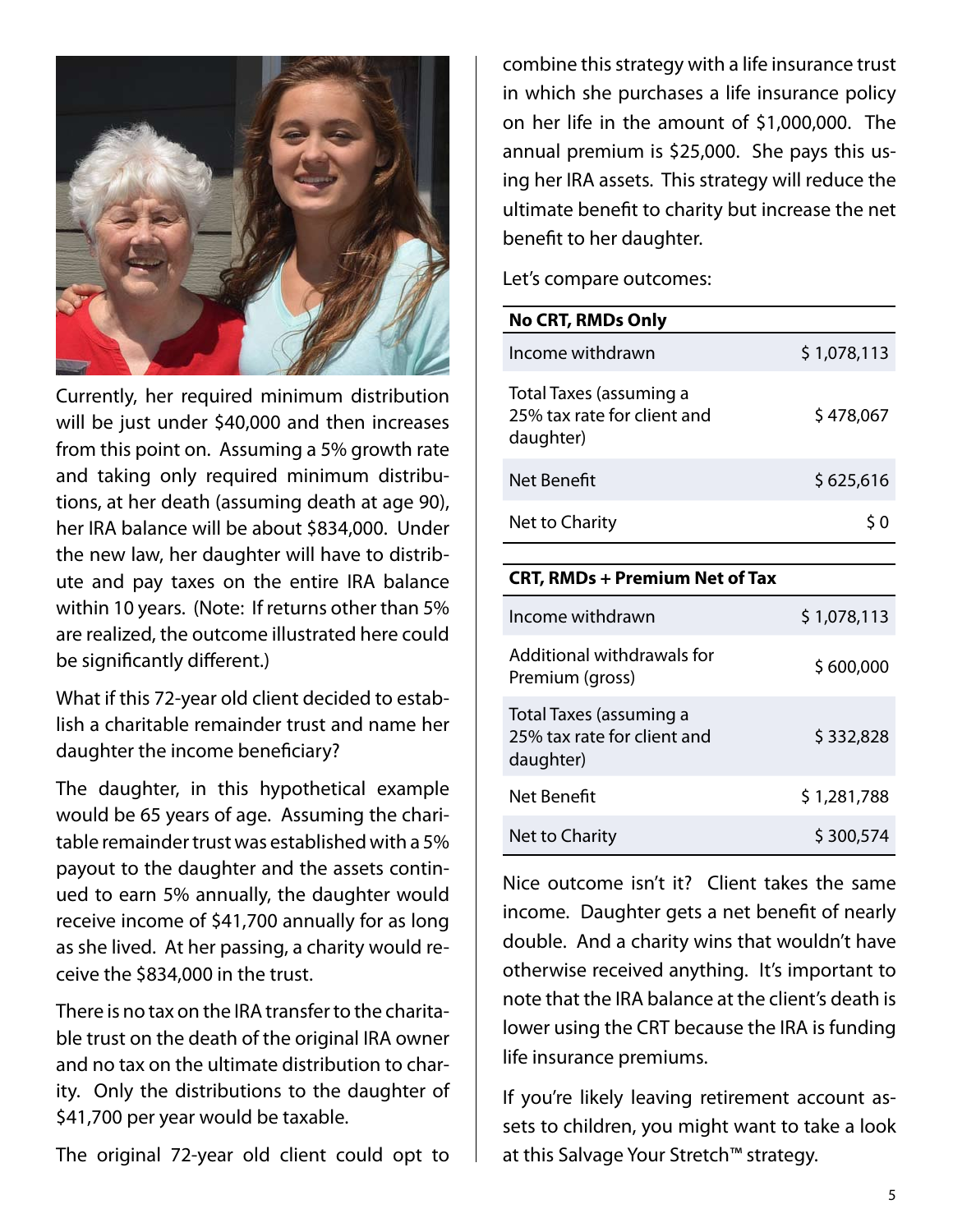

### **It's the Debt Stupid**

Many of you who are old enough undoubtedly remember the Clinton campaign rallying cry – "it's the economy stupid".

While today's economy is good by all outward measures including the unemployment rate which is undeniably good, there is a looming issue that not one politician has yet chosen to address, at least as far as we've seen. And, that problem is the out-of-control Federal spending and debt accumulation.

While there are those who would like to have us believe that one party is more to blame than another for this problem, the numbers tell us otherwise. Ever since the link between the US Dollar and gold was eliminated, the debt monster has simply grown.

Here is a look at the size of the official national debt by President based on the end of the fiscal year (September 30): 6

|           |               | <b>Debt</b> | <b>Increase</b> |
|-----------|---------------|-------------|-----------------|
| President | <b>FY End</b> | (Billions)  | %               |
| Nixon     | 1974          | \$475       |                 |
| Ford      | 1976          | \$600       | 26.3%           |
| Carter    | 1980          | \$908       | 51.3%           |
| Reagan    | 1988          | \$2,602     | 186.6%          |
| Bush      | 1992          | \$4,065     | 56.2%           |
| Clinton   | 2000          | \$5,674     | 39.5%           |
| Bush (W)  | 2008          | \$10,025    | 76.7%           |
| Obama     | 2016          | \$19,573    | 95.2%           |
| Trump     | 2019          | \$22,776    | 16.36%          |

The point is this.

This cannot continue. History teaches us it will end and with the end will come ugly economic and financial consequences.

Past radio quest, John Mauldin, wrote a piece<sup>7</sup> on this recently titled "A Crisis Has Already Begun". Here is an excerpt (emphasis via red font added):

*The US government ran a \$343 billion deficit in the first two months of fiscal 2020 (October and November), and the 12-month budget deficit again surpassed \$1 trillion. Federal spending rose 7% from a year earlier while tax receipts grew only 3%.*

*No problem, some say, we owe it to ourselves, and anyway people will always buy Uncle Sam's debt. That is unfortunately not true.*

*The foreign buyers on whom we have long depended are turning away, as Peter Boockvar noted:*

*Foreign selling of US notes and bonds continued in October by a net \$16.7b. This brings the year-to-date selling to \$99b with much driven by liquidations from the Chinese and Japanese. It was back in 2011 and 2012 when in each year foreigners bought over \$400b worth. Thus, it is domestically where we are now financing*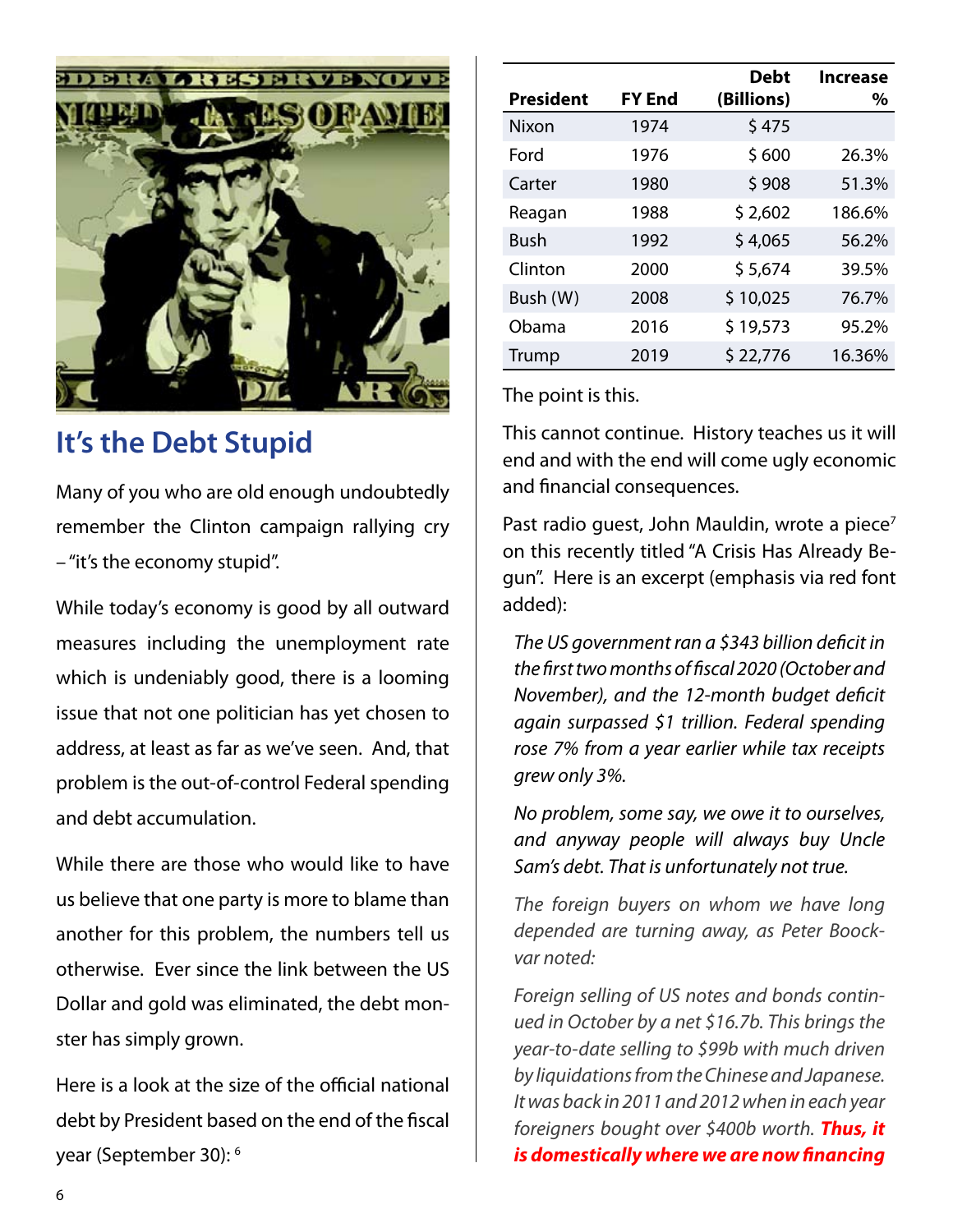### *our ever-increasing budget deficits.*

*The Fed now has also become a big part of the monetization process via its purchases of T-bills which also drives banks into buying notes. The Fed's balance sheet is now \$335b higher than it was in September at \$4.095 trillion. Again, however the Fed wants to define what it's doing, market participants view this as QE4 with all the asset price inflation that comes along with QE programs.*

*It will be real interesting to see what happens in 2020 to the repo market when the Fed tries to end its injections and how markets respond when its balance sheet stops increasing in size. It's so easy to get involved and so difficult to leave.*

*Declining foreign purchases are, in part, a consequence of the trade war.*

*The dollars China and Japan use to buy our Tbills are the same dollars we pay them for our imported goods. But interest and exchange rates also matter. With rates negative or lower than ours in most of the developed world, the US had been the best parking place.*

*But in the last year, other central banks started looking for a NIRP exit. Higher rate expectations elsewhere combined with stable or falling US rates give foreign buyers—who must also pay for currency hedges—less incentive to buy US debt.*

*If you live in a foreign country and have a particular need for its local currency, an extra 1% in yield isn't worth the risk of losing even more in the exchange rate.*

*I know some think China or other countries are opting out of the US Treasury market for political reasons, but it's simply business. The math just doesn't work.*

*Especially when President Trump is explicitly saying he wants the dollar to weaken and interest rates go even lower.*

*If you are in country X, why would you do that trade? You might if you're in a country like Argentina or Venezuela where the currency is toast anyway. But Europe? Japan? China? The rest of the developed world? It's a coin toss.*

*The Fed began cutting rates in July. Funding pressures emerged weeks later. Coincidence? I suspect not.*

*It sure looks like, through QE4 and other activities, the Fed is taking the first steps toward monetizing our debt. If so, many more steps are ahead because the debt is only going to get worse.*

We'd encourage you to follow the link below to read Mr. Mauldin's entire piece.

In the excerpt reproduced here, there are several important points that should not go unnoticed by you. Nor should you delay taking action on these developing trends if you have not already done so.

Mr. Mauldin notes that the debt is only going to get worse.

We'd have to agree based on the debt table we assembled at the beginning of this piece. While some Presidents were better than others when it came to debt accumulation. There was not one President who managed to keep from feeding the debt monster.

At this point, we need to digress for a moment to make an interesting point.

When taking a look at the level of national debt at the end of President Nixon's time in office and comparing it to the national debt at the end of fiscal year 2019, the debt increased by almost 48-fold.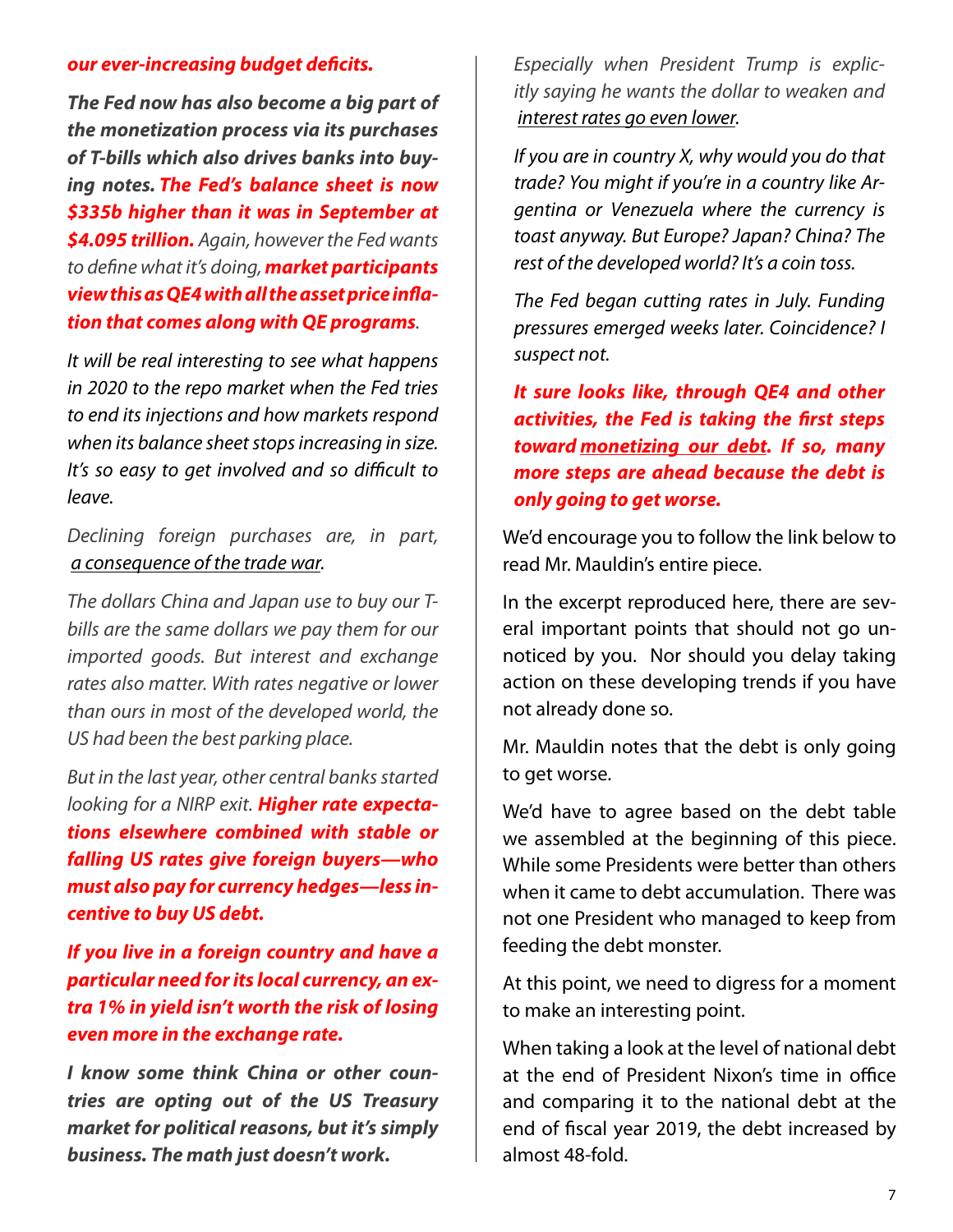Long time readers of this publication are aware that is was President Nixon who took the nation off the semi-gold exchange standard in 1971. At that time, the price of gold per ounce was \$35; today gold is back to more than \$1500 per ounce. That's an increase of almost 45-fold.

In other words, reserving the national debt in gold in 1974 would almost pay the national debt today. Should anyone try to dissuade you from having some gold in your portfolio, remember this simple fact.

If the debt is only going to get worse as Mauldin states and as we would all likely agree, and the reasons that existed for foreign entities to buy US debt have disappeared, the only other option as Mauldin states is to deal with the deficit domestically.

There are only three ways to do that.

One, cut spending. One needs only to visit the websites of any of the politicians aspiring to the position of commander-in-chief to quickly realize this option is not on the table.

Two, raise taxes. Don't shoot the messenger, but the debt on unfunded liabilities cannot be paid and funded through taxes; there is simply not enough money in existence. Confiscating 100% of household wealth will not pay off the national debt and fully cover the unfunded liabilities of Social Security and Medicare.

Three, as Mauldin states – monetize the debt and the deficits.

Monetize is a verb that means to create money.

Foreigners recognize this and are dumping US Dollar denominated assets. As Mauldin notes, this year there has been net selling of US Treasuries of \$99 billion while just 7 years ago, there was net buying of more than \$400 billion.

The money creation is sure to continue in our view. Moving to more tangible assets in one's portfolio is something many investors should consider.



## **The New Normal When It Comes to Retirement?**

According to an MSNBC article<sup>7</sup>, the majority of American workers now say they plan to retire after age 65 or never retire.

Transamerica Center for Retirement Studies did a survey on which MSNBC reported. Among the survey's findings:

- 14% of American workers have no plans to retire
- 40% of American workers plan to retire af-• ter age 65
- 24% say they will retire at age 65
- Only 22% say they will retire prior to reaching age 65.

The primary reason people keep working is that they haven't yet saved enough money to retire. But, running a close second is their concern for healthy aging. Many who were surveyed were concerned about staying active and didn't want to be isolated socially.

Three in four workers surveyed were concerned that Social Security would not be there for them when they decided to retire.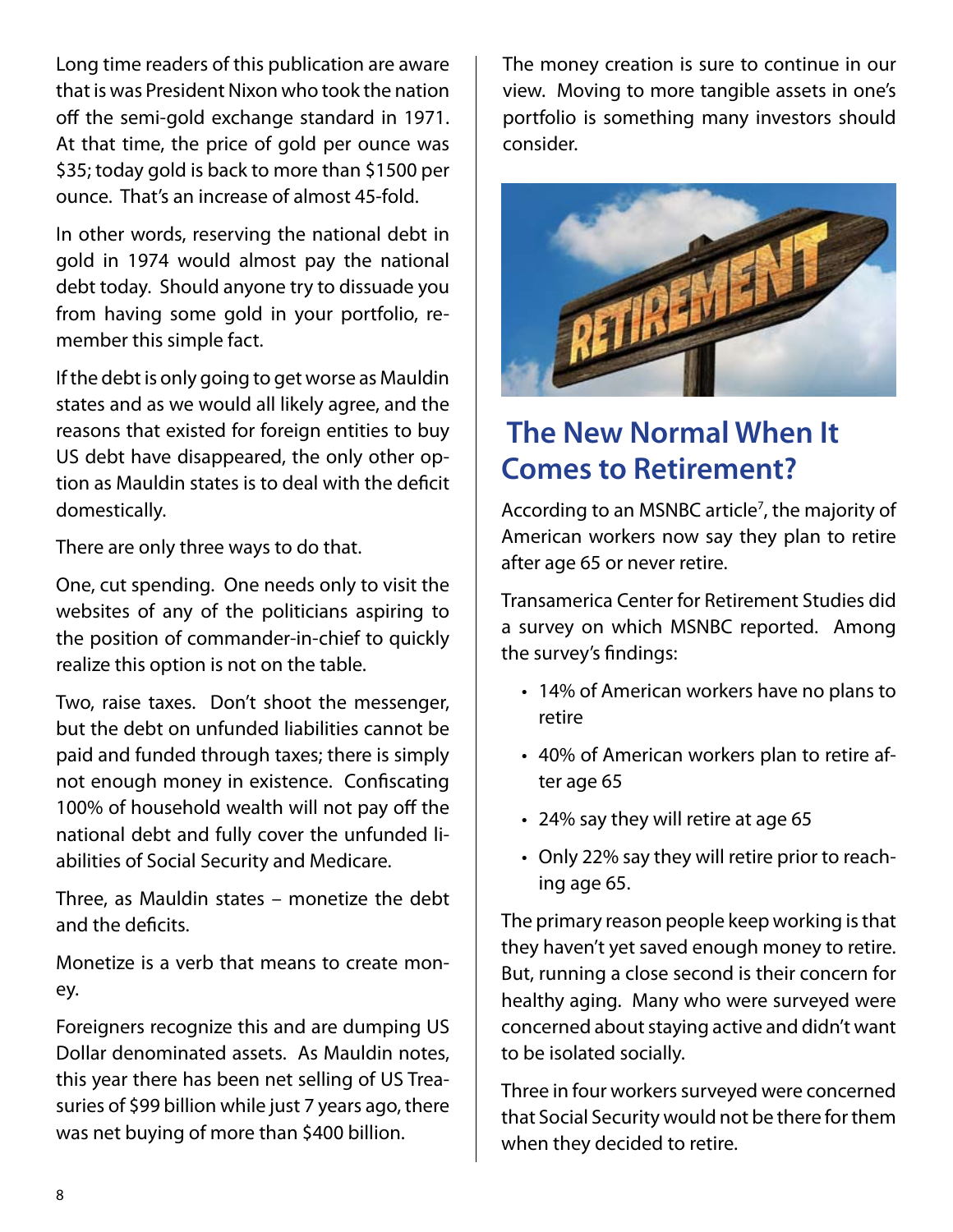

# **Million on YouTube**

Ryan Kaji, an otherwise normal 8-year old boy, pocketed a cool \$26 million last year reviewing toys on You Tube.<sup>8</sup> That's according to "Forbes".

Ryan's You Tube channel is called "Ryan's World" and it has more than 22 million subscribers. Ryan simply opens the boxes containing the toys on camera, then unpacks the toy and comments on it.

While Ryan was number one in earnings, another child, five-year old Anastasia Radzinskaya, came in third place with earnings of \$18 million last year.

Radzinskaya, who was born in southern Russia and has cerebral palsy, appears in videos with her father. According to Forbes, she has 107 million subscribers across seven channels and her videos have been watched 42 billion times.

One of her most successful videos was filmed on a trip to a petting zoo, where her and her dad danced to "Baby Shark."

Dude Perfect – a group of five friends in their thirties who play sports and perform stunts – came in second place, earning \$20 million.

YouTube has announced that next year it will stop personalized advertisements on children's content.

This comes after Google agreed to pay \$170

million to settle accusations that YouTube broke the law when it knowingly tracked and sold ads targeted to children.



*Photo: Wisconsin Department of Natural Resources*

# **104-Year-Old Hunter Harvests Deer**

Let's hear it for Florence Teeters.

The 104-year old Wisconsin native became the state's oldest hunter to harvest a deer this past season. This from WCCO:<sup>9</sup>

*A 104-year-old woman has bagged a buck to become the oldest person in Wisconsin to ever harvest a deer.*

*The Department of Natural Resources says Florence Teeters was inspired to purchase her first hunting license while sitting in a blind on her land in Price County with her son, Bill, during last year's gun deer season.*

*She and Bill set up their blind on Saturday, opening day of the 2019 nine-day gun season. Two hours into their day they saw a spike buck and Florence took it down. Bill says she was excited and kept saying "I got a buck! I got a buck!"*

*DNR officials say a preliminary check of records indicates Florence is the oldest person to date to purchase a gun deer license and harvest a deer.*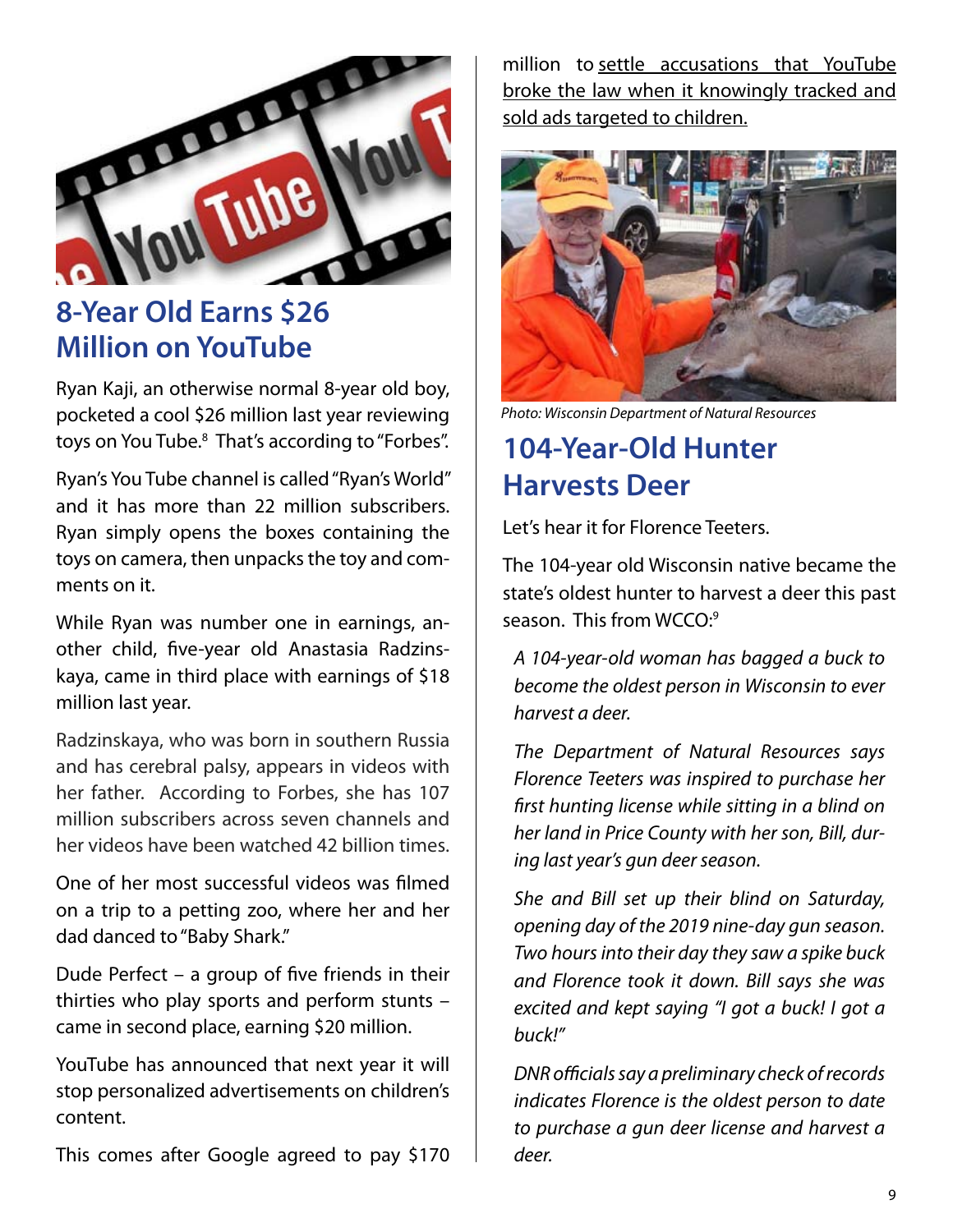

### **Auto Industry – Subprime Woes Coming?**

According to a recent "Zero Hedge" article<sup>10</sup>, the auto industry has verified income on just 7% of loans since 2017. What could go wrong?

This from the article (emphasis added):

### *The auto industry in 2019 is starting to look a lot like the subprime mortgage market in 2007.*

*One such example of an industry trying to move vehicle inventory by any means necessary was Mirna Lopez, a 65-year-old who was able to buy a 2018 Nissan Pathfinder on monthly earnings of just \$660. Her car loan's monthly payment was slated to be \$809.*

*How was this possible? The Wall Street Journal <u>reports</u> that an employee at the dealership that sold her the car simply listed her monthly earnings at \$7,833. Nothing creative, nothing fancy: just plain old fraud.*

*It's no longer good enough for customers to be buying cars with debt only. Now, while the auto industry struggles to pull itself out of the recession it is mired in, some dealerships around the* 

*country are "dressing up" loan applications with fake incomes, according to consumer lawyers. Additionally, some large lenders have cut back on safeguards that could catch the fraudulent applications.*

*The result is usually a quick default on these loans and consumers destroying their credit.*

*Richard Feferman, a New Mexico lawyer who has sued dealerships and lenders said: "The consequence for a lot of people is to ruin them financially for five to 10 years."*

*The amount of false applications is "hard to quantify" according to PointPredictive, which sells software to detect loan fraud. The company estimates that more than 20% of loans have inflated incomes.*

*Of course, dealers have the option to ask for documentation to prove income, but over the past few years some subprime lenders have stopped checking them - partly in response to dealers demanding faster decisions. In fact, lenders verified income on only about 7% of all loans since 2017, the Journal found.*

Defaults to follow.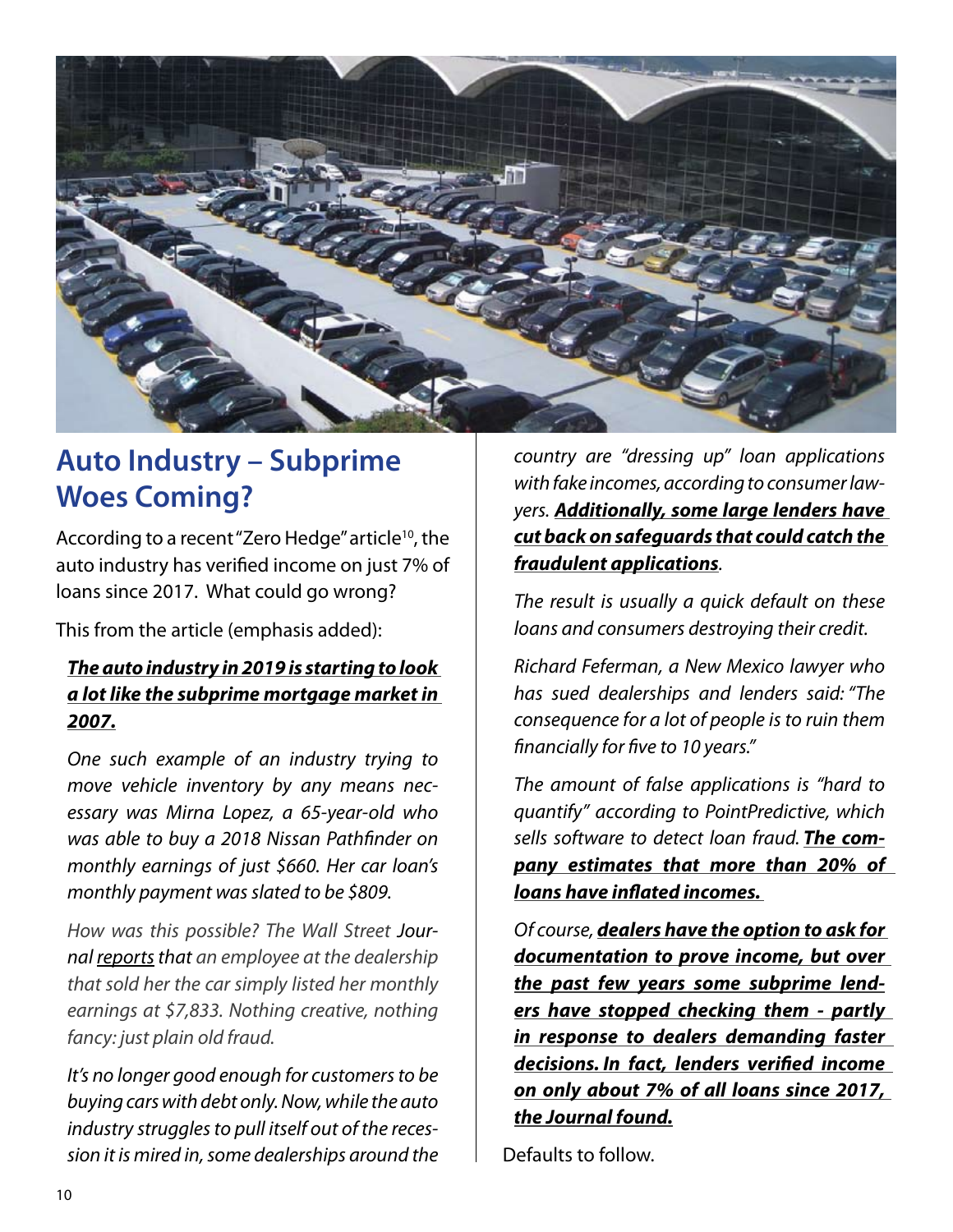# **Do You Know How You Will Be Affected by the SECURE Act?**



### *The SECURE Act is now law. Your IRA or 401(k) will be affected as the rules have changed.*

While some parts of the SECURE Act can benefit some taxpayers, there are other parts of the new law that will require taxes be paid more quickly. And, there are opportunities for many IRA and 401(k) investors to actually divorce themselves from the IRS in their IRA and 401(k). Don't miss out on your opportunity to save money on taxes.

The details of this just-passed, new law will be revealed at a free, informational meeting to be held at Sunnybrook Country Club in Grandville on January 28. The meeting will begin at 6:00 PM and conclude at 7:30 PM with a complimentary dinner. Tickets to the event are free but required. (Please limit your ticket requests to no more than 4 tickets.)

**If you have an IRA or 401(k) and will be eligible to collect Social Security during retirement, you should attend.**

This free meeting will show you:

How to potentially, **significantly reduce**  • **taxes on your IRA or 401(k) plan**

- How, under the law, planning strategies **exist that may allow you to pay zero taxes during retirement.** These planning strategies are potentially favorable for only a **limited time**
- Why maximizing Social Security benefits will not work **unless you address the ultimate tax liability on your retirement account**
- Why the tax deduction you get for contrib-• uting to an IRA or 401(k) can be a bad thing. **This tax deduction may ultimately end up costing you more than you benefit.**

Tickets for the event are required but available by visiting **www.TaxFreeInRetirement.com**.

Or, you may call 1-866-879-0137 ext. 1207 anytime, 24 hours per day, 7 days per week with your ticket requests.

**IMPORTANT! There will be no presentation to buy financial products at this meeting. The meeting is informational only in nature.**